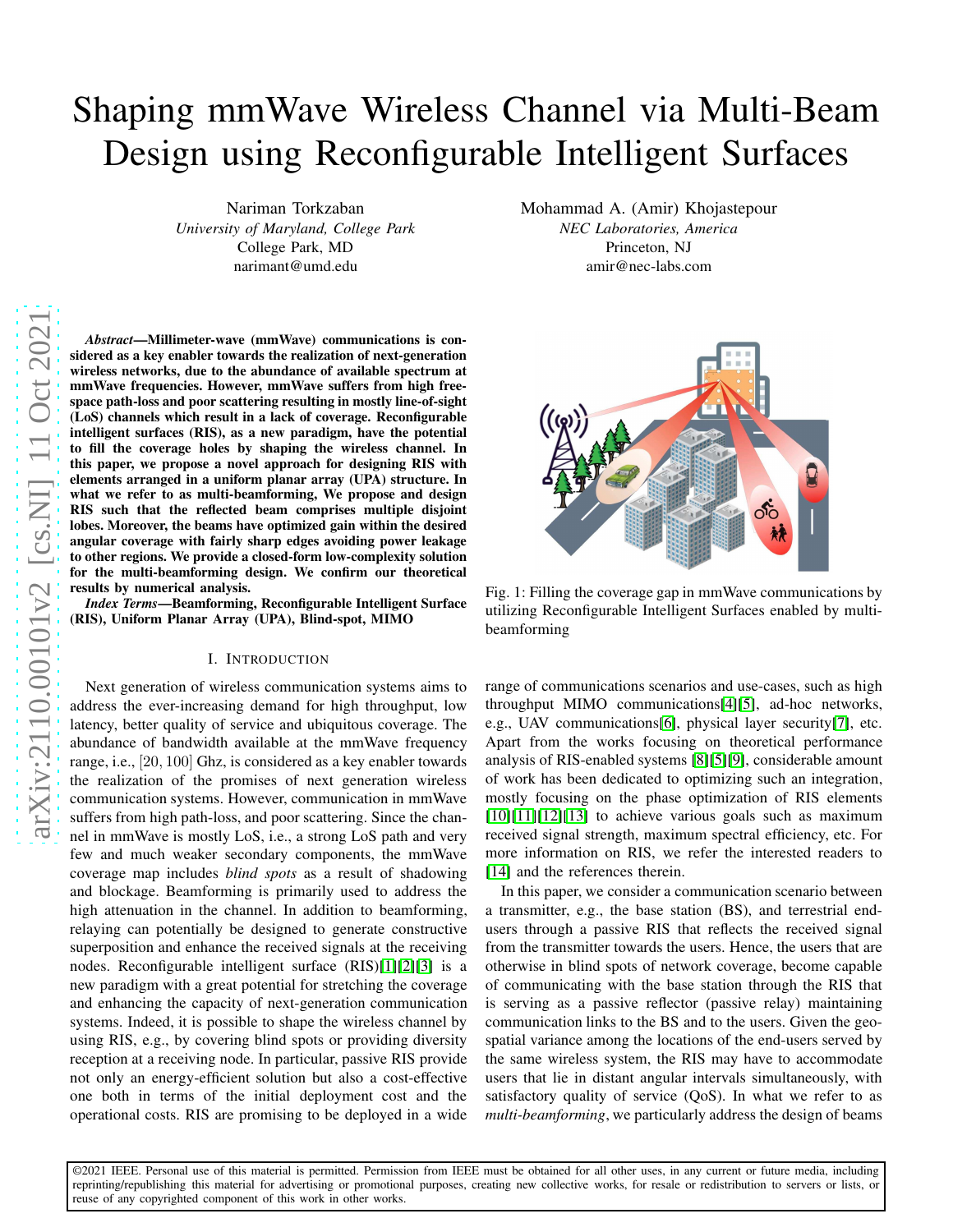consisting of multiple disjoint lobes using RIS in order to cover different blind spots using sharp and effective beam patterns. In the following, we summaries the main contributions of this paper:

- We design the parameters of the RIS to achieve multiple disjoint beams covering various ranges of solid angle. The designed beams are fairly sharp, have almost uniform gain in the desired angular coverage interval (ACI), and have negligible power transmitted outside the ACI.
- We formulate the multi-beamforming design as an optimization problem for which we derive the optimal solution.
- Thanks to the derived analytical closed form solutions for the optimal multi-beamforming design, the proposed solution bears very low computational complexity even for RIS with massive array size.
- Through numerical evaluation we show that by using passive RIS, multi-beamforming can simultaneously cover multiple ACIs. Moreover, multi-beamforming provides tens of dB power boost w.r.t. single-beam RIS design even when the single beam is designed optimally.

Notation Throughout this paper,  $\mathbb{C}$ ,  $\mathbb{R}$ , and  $\mathbb{Z}$  denote the set of complex, real, and integer numbers, respectively,  $CN(m, \sigma^2)$  denotes the circularly symmetric complex normal distribution with mean m and variance  $\sigma^2$ ,  $[a, b]$  is the closed interval between a and b,  $\mathbf{1}_{a,b}$  is the  $a \times b$  all ones matrix,  $\mathbf{I}_N$ is the  $N \times N$  identity matrix,  $\mathbb{1}_{[a,b)}$  is the indicator function,  $\|\cdot\|$  is the 2 -norm,  $\|\cdot\|_{\infty}$  is the infinity-norm,  $|\cdot|$  may denote cardinality if applied to a set and 1-norm if applied to a vector, ⊙ is the Hadamard product,  $\otimes$  is the Kronecker product,  $\mathbf{A}^H$ , and  $\mathbf{A}_{a,b}$  denote conjugate transpose, and  $(a,b)^{th}$  entry of  $\mathbf{A}$ respectively.

The remainder of the paper is organized as follows. Section [II](#page-1-0) describes the system model. In Section [III](#page-2-0) we formulate the multi-beamforming design problem and propose our solutions in Section [IV.](#page-4-0) Section [V](#page-4-1) presents our evaluation results, and finally, we conclude in Section [VI.](#page-5-14)

## II. SYSTEM MODEL

#### <span id="page-1-0"></span>*A. Channel Model*

Consider a communication system consisting of a multiantenna BS with  $M_t$  antenna elements as a transmitter and a multi-antenna receiver with  $M_r$  antenna elements. The MIMO system is aided by a multi-element RIS consisting of M elements arranged in  $M_h \times M_v$  grid in the form of UPA as shown in figure [1](#page-0-0) where  $M_h$  and  $M_v$  are the number of elements in the horizontal and vertical directions, respectively. The received signal  $y \in \mathbb{C}^{M_r}$  as a function of the transmitted signal  $\mathbf{x} \in \mathbb{C}^{M_t}$  can be written as,

$$
\mathbf{y} = (\mathbf{H}_r \mathbf{\Theta} \mathbf{H}_t) \mathbf{x} + \mathbf{z}
$$
 (1)

where z is the noise vector, with each element of z drawn from a complex Gaussian distribution  $CN(0, \sigma_n^2)$ ,  $\mathbf{H}_t \in \mathbb{C}^{M \times M_t}$ and  $H_r \in \mathbb{C}^{M_r \times M}$  are the channel matrices between each party and the RIS. We assume that the RIS consists of elements



Fig. 2: System Model

for which both the phase  $\theta_m$  and the gain  $\beta_m$  (in form of attenuation of the reflected signal) of each element, say  $m$ , may be controlled and  $\Theta \in \mathbb{C}^{M \times M}$  is a diagonal matrix where the element  $(m, m)$  denotes the coefficient  $\beta_m e^{j\theta_m}$  of the  $m^{th}$  element of the RIS. Assuming LoS channel model both between the transmitter and the RIS and between the RIS and the receiver and using the directivity vectors at the transmitter, the RIS, and the receiver, the effective channel matrices can be written as,

<span id="page-1-3"></span>
$$
\mathbf{H}_r = \mathbf{a}_{M_r}(\Omega_r)\rho_r \mathbf{a}_M^H(\Omega_2)
$$
 (2)

$$
\mathbf{H}_t = \mathbf{a}_M(\Omega_1)\rho_t \mathbf{a}_{M_t}^H(\Omega_t)
$$
 (3)

where  $a_M(\Omega)$  is the array response vector of an RIS with elements in a UPA structure (RIS-UPA),  $\Omega_t$  and  $\Omega_2$  are the solid angles of departure (AoD) of the transmitted beams from transmitter and the RIS and  $\Omega_1$  and  $\Omega_r$  are the solid angle of arrival (AoA) of the received beams at the RIS and the receiver, respectively. The gain of the LoS paths from the transmitter to the RIS and from the RIS to the receiver are denoted by  $\rho_t$  and  $\rho_r$ , respectively. Note that the solid angle  $\Omega_a$  specifies a pair of elevation and azimuth angles i.e.  $(\phi_a, \theta_a)$ ,  $a \in \{1, 2, t, r\}$ . Further, assuming no pairing between the RIS elements, Θ will be a diagonal matrix specified as

$$
\mathbf{\Theta} = \text{diag}\{[\beta_1 e^{j\theta_1}, \dots, \beta_M e^{j\theta_M}]\}\
$$
 (4)

where  $\beta_i \in [0, 1]$  and  $\theta_i \in [0, 2\pi]$ .

### *B. RIS Model*

<span id="page-1-2"></span>Suppose an RIS consisting of  $M_h \times M_v$  antenna elements forming a UPA structure is placed at the  $x-z$  plane, where  $M = M_h M_v$  and z axis corresponds to horizon. Let  $d_z$ , and  $d_x$  denote the distance between the antennas elements in z and  $x$  axis, respectively. The directivity of a RIS-UPA can be found in similar way to that of a UPA. At a solid angle  $\Omega = (\phi, \theta)$ , we have,

<span id="page-1-1"></span>
$$
\mathbf{a}_{M}(\Omega) = \left[1, e^{j\frac{2\pi}{\lambda}\mathbf{r}_{\Omega}\mathbf{r}_{1}}, \ldots, e^{j\frac{2\pi}{\lambda}\mathbf{r}_{\Omega}\mathbf{r}_{M-1}}\right]^{T} \in \mathbb{C}^{M}
$$
 (5)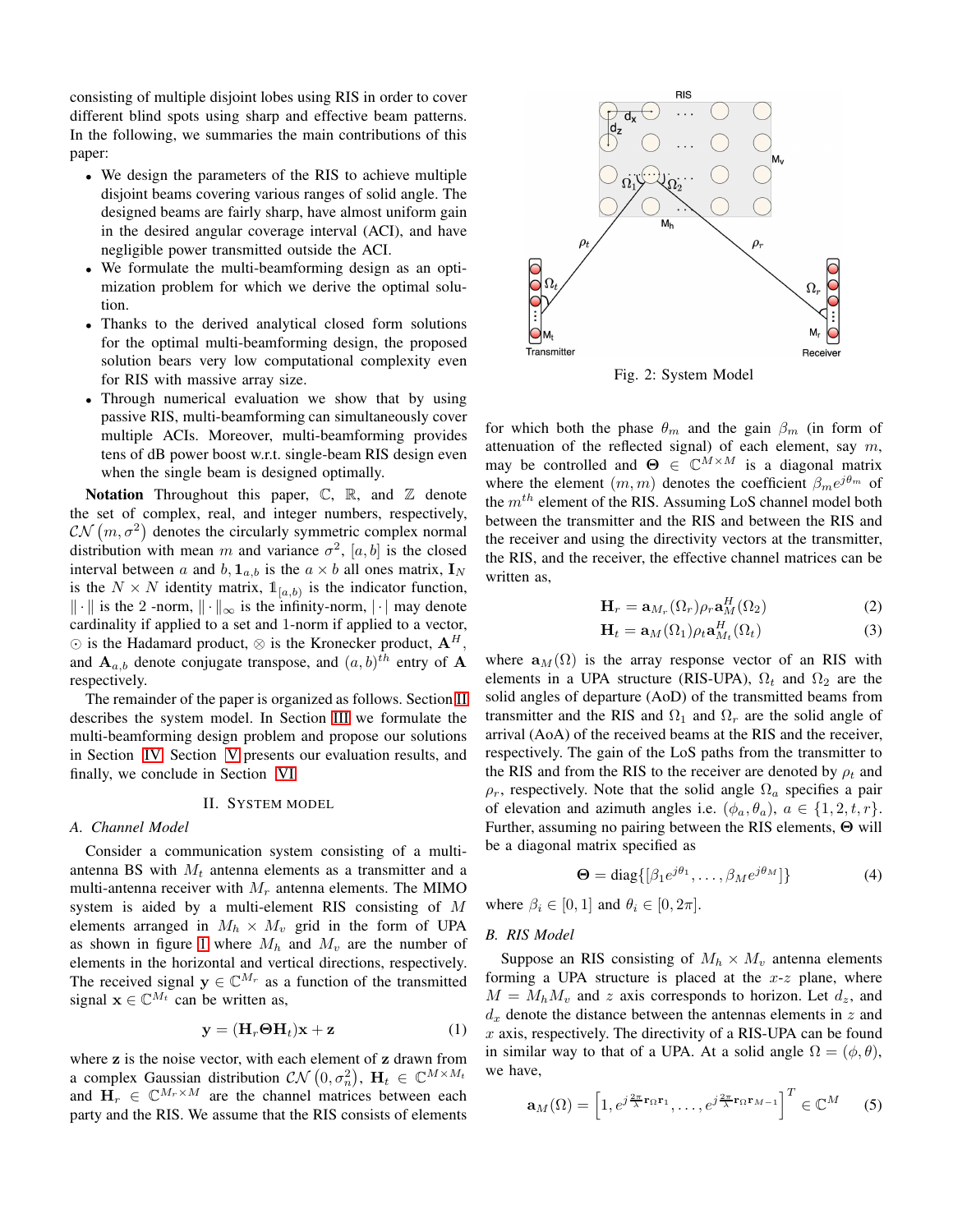where respectively,  $\mathbf{r}_{\Omega} = [\cos \phi \cos \theta, \cos \phi \sin \theta, \sin \phi]$ , and  $\mathbf{r}_m = (m_h d_x, 0, m_v d_z)$  denote the direction corresponding to the solid angle  $\Omega$  and the location of the m-th RIS element corresponding to the antenna placed at the position  $(m_v, m_h)$ . Further, we define a transformation of variables as follows. For a solid angle  $\Omega = [\phi, \theta]$ , define  $\psi = [\xi, \zeta]$  as follows,

$$
\xi = \frac{2\pi d_z}{\lambda} \sin \phi, \quad \zeta = \frac{2\pi d_x}{\lambda} \sin \theta \cos \phi \tag{6}
$$

Introducing the new variables into equation [\(5\)](#page-1-1), it is straightforward to write,

$$
\mathbf{a}_{M}(\Omega)=\mathbf{d}_{M}\left(\xi,\zeta\right)=\mathbf{d}_{M_{v}}\left(\xi\right)\otimes\mathbf{d}_{M_{h}}\left(\zeta\right)\in\mathbb{C}^{M}\qquad(7)
$$

where we define for  $a \in \{v, h\}$  the directivity vectors  $\mathbf{d}_{M_a}$  as follows, and denote by  $\mathbf{d}_M$  the directivity vector corresponding to the RIS.

$$
\mathbf{d}_{M_v}(\xi) = \left[1, e^{j\xi} \cdots e^{j(M_v - 1)\xi}\right]^T \in \mathbb{C}^{M_v}
$$

$$
\mathbf{d}_{M_h}(\zeta) = \left[1, e^{j\zeta} \cdots e^{j(M_h - 1)\zeta}\right]^T \in \mathbb{C}^{M_h}
$$
(8)

Let  $\beta$  be the angular range under cover defined as

$$
\mathcal{B} \doteq \left[ -\phi^{\mathcal{B}}, \phi^{\mathcal{B}} \right) \times \left[ -\theta^{\mathcal{B}}, \theta^{\mathcal{B}} \right) \tag{9}
$$

We note that there is a one-to-one correspondence between the solid angle  $\Omega = (\phi, \psi)$  and its representation after change of variable as  $(\zeta, \xi)$ . Accordingly, let  $\mathcal{B}^{\psi}$  be the angular range under cover in the  $(\zeta, \xi)$  domain given by

$$
\mathcal{B}^{\psi} \doteq \left[ -\xi^{\mathcal{B}}, \xi^{\mathcal{B}} \right) \times \left[ -\zeta^{\mathcal{B}}, \zeta^{\mathcal{B}} \right) \tag{10}
$$

In this paper, we set  $d_x = d_z = \frac{\lambda}{2}$ ,  $\phi^B = \frac{\pi}{4}$ , and  $\theta^B =$  $\frac{\pi}{2}$ , hence  $\xi \in [-\pi\frac{\sqrt{2}}{2}, \pi\frac{\sqrt{2}}{2})$ , and  $\zeta \in [-\pi, \pi)$ . Note that, the dependence between variables  $\xi$  and  $\zeta$  can be resolved using the approximation in [\[15\]](#page-5-15). Let us uniformly divide  $\mathcal{B}^{\psi}$  into  $Q = Q_v Q_h$  subregions, where  $Q_h$  and  $Q_v$  are the number of division in horizontal and vertical directions, respectively. A subregion is denoted by

$$
\mathcal{B}^{\psi}_{p,q} \doteq \nu^{p,q}_v \times \nu^{p,q}_h
$$

where  $\nu_v^p = [\xi^{p-1}, \xi^p]$ , and  $\nu_h^q = [\zeta^{q-1}, \zeta^q]$  defining,

$$
\xi^p = -\xi^{\mathcal{B}} + p\delta_v, \quad \zeta^q = -\zeta^{\mathcal{B}} + q\delta_h \tag{11}
$$

with  $\delta_v = \frac{2\xi^{\text{B}}}{Q_v}$  $\frac{2\xi^{\text{B}}}{Q_v}$ , and  $\delta_h = \frac{2\zeta^{\text{B}}}{Q_h}$  $\frac{2\zeta}{Q_h}$ . In the next section, we define the multi-beamforming design problem as the core of our proposed RIS structure.

#### III. PROBLEM FORMULATION

<span id="page-2-0"></span>Prior to formulating the multi-beamforming design problem, we proceed with a few preliminary definitions. Let us define the *multi-beam*  $\mathcal{D} = (\mathcal{D}_1, \dots \mathcal{D}_k)$  as collection of k *compound beams*  $\mathcal{D}_i, i = 1, \ldots, k$  where  $\mathcal{D}_i \subseteq \mathcal{B}^{\psi}$  and  $\mathcal{D}_i = \bigcup_{(p,q)\in\mathcal{A}_i} \mathcal{B}_{p,q}^{\psi}$ , with  $\mathcal{A}_i$  being the set of all pairs  $(p,q)$ that all beams  $\mathcal{B}_{p,q}^{\psi}$  cover  $\mathcal{D}_i$ . The union of  $\mathcal{B}_{p,q}^{\psi}$  is in fact approximating the shape of the solid angle for the desired compound beam corresponding to  $\mathcal{D}_i$ . By using larger number of division, i.e., finer beams, one can make the approximation better. We have

$$
\mathcal{A}_i = \underset{\{\hat{\mathcal{A}}|\mathcal{D}_i \subseteq \bigcup_{(p,q)\in\mathcal{A}} \mathcal{B}_{p,q}\}}{\arg \min} |\hat{\mathcal{A}}| \tag{12}
$$

Further define  $A = \bigcup_{i=1}^{k} A_i$ . We aim to design a beamforming vector  $\bf{c}$  such that the multi-beam  $\mathcal D$  is covered when the RIS is excited by an incident wave received at solid angle  $\Omega_1$ . Using [\(1\)](#page-1-2)-[\(3\)](#page-1-3), the contribution of the RIS in the channel matrix for a receiver at the solid angle  $\Omega_2$  is given by

$$
\Gamma = \mathbf{a}_M^H(\Omega_2)\Theta \mathbf{a}_M(\Omega_1) = \mathbf{d}_M^H(\Omega_2)\boldsymbol{\lambda}
$$
 (13)

where  $\lambda \in \mathbb{C}^M$  is defined as follows. For antenna element located at position  $(m_v, m_h)$  in the UPA grid, we have

$$
\lambda_{m_v, m_h} = \beta_{m_v, m_h} e^{-j(\theta_{m_v, m_h} - m_v \xi_1 - m_h \zeta_1)} \tag{14}
$$

where  $(\xi_1, \zeta_1)$  is the representation of  $\Omega_1$  in the  $\psi$ -domain, and hence the vector  $\lambda$  is given by

$$
\boldsymbol{\lambda} = [\lambda_{0,0}, \dots, \lambda_{0,M_h-1}, \lambda_{1,0}, \dots, \lambda_{M_v-1,M_h-1}] \qquad (15)
$$

We note that  $\lambda$  depends on the AoA of the incident beams at the RIS, i.e.,  $\Omega_1$ , as well as the RIS parameters. The reference gain of RIS in direction  $(\zeta, \xi)$  in terms of  $\lambda$  is given by

$$
G(\xi, \zeta, \boldsymbol{\lambda}) = \left| \left( \mathbf{d}_{M_v} \left( \xi \right) \otimes \mathbf{d}_{M_h} \left( \zeta \right) \right)^H \boldsymbol{\lambda} \right|^2 \tag{16}
$$

On the other hand, the gain of UPA antenna with the feed coefficients c is given by

$$
G(\xi, \zeta, \mathbf{c}) = \left| \left( \mathbf{d}_{M_v} \left( \xi \right) \otimes \mathbf{d}_{M_h} \left( \zeta \right) \right)^H \mathbf{c} \right|^2 \tag{17}
$$

that has a clear similarity. This means that to design the RIS-UPA for the STMR problem with receive zone  $D$  we can use the multi-beamforming design framework to cover the ACI's included in  $D$  for the UPA antenna. In particular, a RIS-UPA with parameters  $\lambda$  and a UPA-antenna with beamforming parameters c have the same beamforming gain pattern if UPA structures are the same and  $\lambda = c$ . Hence, a RIS-UPA which is excited from the solid angle  $\Omega_1$  has the same beamforming gain as its UPA antenna counterpart if  $\Theta = \text{diag}\{\mathbf{c}^T \odot \mathbf{a}_M^H(\Omega_1)\}.$ For any normalized beamforming vector c, it is straightforward to show that,

$$
\int_{-\pi}^{\pi} \int_{-\pi}^{\pi} G\left(\xi, \zeta, \mathbf{c}\right) d\xi d\zeta = (2\pi)^2 \tag{18}
$$

We wish to design beamformers that provide high, sharp, and constant gain within the desired ACI's and zero gain everywhere else. We have then for the ideal gain corresponding to such beamformer c that,

$$
\iint_{\mathcal{B}^{\psi}} G_{\mathcal{D}}^{\text{ideal}}(\xi, \zeta) d\xi d\zeta = \sum_{i=1}^{k} \iint_{\mathcal{D}_{i}} t d\xi d\zeta
$$
\n
$$
= \sum_{(p,q) \in \mathcal{A}} \iint_{\mathcal{B}_{p,q}^{\psi}} t d\xi d\zeta = \sum_{(p,q) \in \mathcal{A}} \delta_{p,q} t = (2\pi)^{2} \tag{19}
$$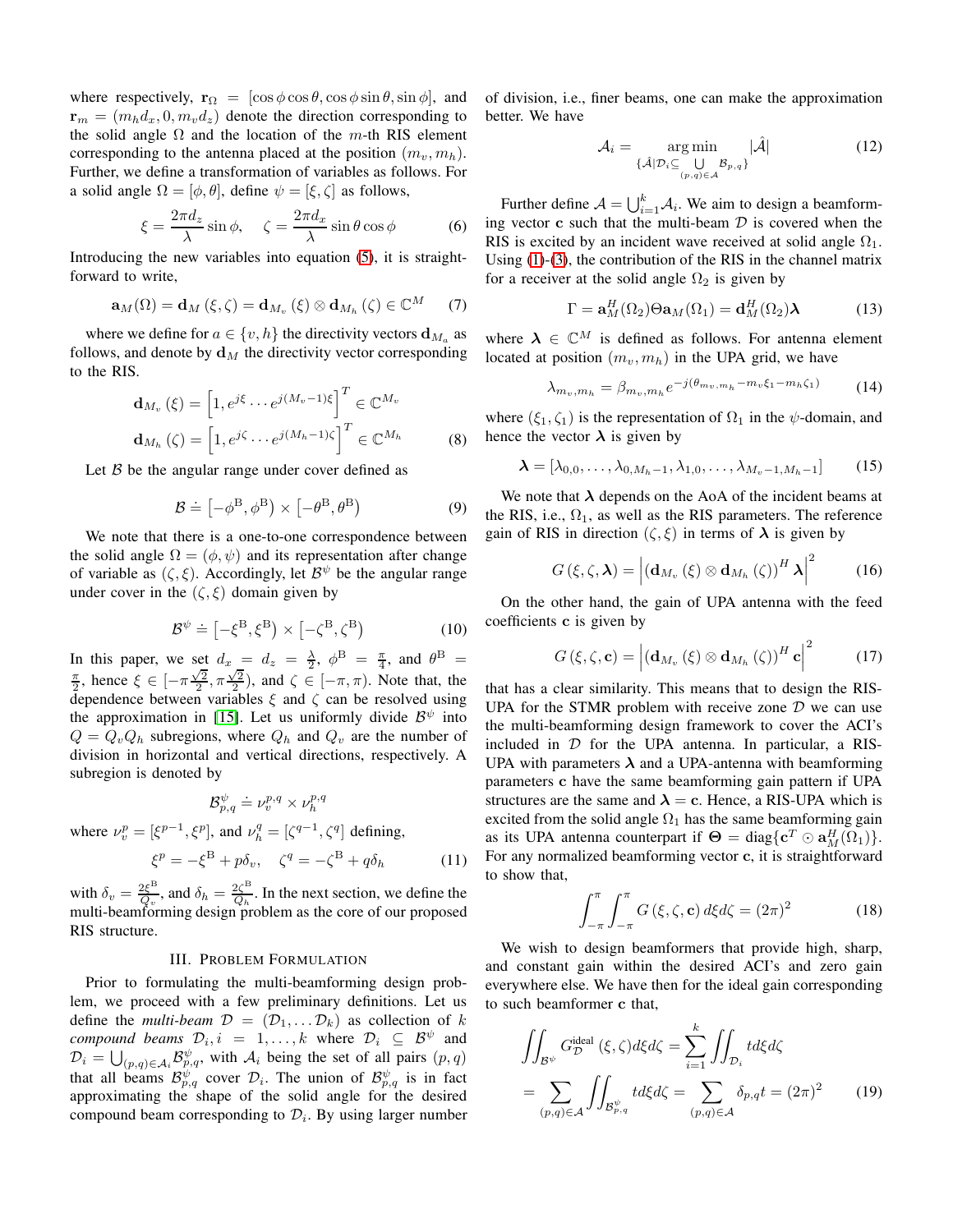where  $\delta_{p,q}$  denotes the area of the  $(p,q)$ -th beam in the  $(\xi,\zeta)$ domain. Therefore, we can derive  $t = \frac{(2\pi)^2}{\vert A \vert \delta}$  $\frac{(2\pi)}{|\mathcal{A}|\delta_{p,q}}$ . It holds that,

<span id="page-3-0"></span>
$$
G_{\mathcal{D}}^{\text{ideal}}\left(\xi,\zeta\right) = \frac{(2\pi)^2}{|\mathcal{A}|\delta_{p,q}} \mathbb{1}_{\mathcal{D}}\left(\xi,\zeta\right) \tag{20}
$$

Using the beamformer c we wish to mimic the deal gain in equation [\(20\)](#page-3-0). Therefore, we formulate the following optimization problem,

$$
\mathbf{c}_{\mathcal{D}}^{opt} = \underset{\mathbf{c}, ||\mathbf{c}|| = 1}{\arg \min} \iint_{\mathcal{B}^{\psi}} \left| G_{\mathcal{D}}^{\text{ideal}}(\xi, \zeta) - G(\xi, \zeta, \mathbf{c}) \right| d\xi d\zeta \qquad (21)
$$

By partitioning the range of  $(\xi, \zeta)$  into the pre-defined intervals, and then uniformly sampling with the rate  $(L_v, L_h)$ per interval along both axis, we can rewrite the optimization problem as follows,

$$
\mathbf{c}_{\mathcal{D}}^{opt} = \underset{\mathbf{c}, \|\mathbf{c}\|=1}{\arg \min} \sum_{r=1}^{Q_v} \sum_{s=1}^{Q_h} \iint_{\mathcal{B}_{r,s}^{\psi}} |G_{\mathcal{D}}^{\text{ideal}}(\xi, \zeta) - G(\xi, \zeta, \mathbf{c})| d\xi d\zeta
$$

$$
= \lim_{L_h, L_v \to \infty} \sum_{r=1}^{Q_v} \sum_{s=1}^{Q_h} \sum_{l_v=1}^{L_v} \sum_{l_h=1}^{L_h}
$$

$$
\frac{\delta_v \delta_h}{L_h L_v} |G_{\mathcal{D}}^{\text{ideal}}(\xi_{r,l_v}, \zeta_{s,l_h}) - G(\xi_{r,l_v}, \zeta_{s,l_h}, \mathbf{c})| \tag{22}
$$

where,

$$
\xi_{r,l_v} = \xi^{r-1} + l_v \frac{\delta_v}{L_v}, \quad \zeta_{s,l_h} = \zeta^{s-1} + l_h \frac{\delta_h}{L_h} \qquad (23)
$$

with  $\delta_a = \frac{2\psi_a^B}{Q_a}$ , for  $a \in \{v, h\}$ . Note that it holds for all  $(p, q)$ pairs that,  $\delta_{p,q} = \delta_v \delta_h$ . We can rewrite equation [\(22\)](#page-3-1) as,

$$
\mathbf{c}_{\mathcal{D}}^{opt} = \arg \min_{\mathbf{c}, ||\mathbf{c}|| = 1} \lim_{L_h, L_v \to \infty} \frac{1}{L_h L_v} \left| \mathbf{G}_{\mathcal{D}}^{\text{ideal}} - \mathbf{G}(\mathbf{c}) \right| \tag{24}
$$

where,

$$
\mathbf{G}(\mathbf{c}) = \delta_{p,q} \left[ G \left( \xi_{1,1}, \zeta_{1,1}, \mathbf{c} \right) \cdots G \left( \xi_{Q_v, L_v}, \zeta_{Q_h, L_h}, \mathbf{c} \right) \right]^T \tag{25}
$$

and,

$$
\mathbf{G}_{\mathcal{D}}^{\text{ideal}} = \delta_{p,q} \left[ G_{\mathcal{D}}^{\text{ideal}} \left( \xi_{1,1}, \zeta_{1,1} \right) \cdots G_{\mathcal{D}}^{\text{ideal}} \left( \xi_{Q_v, L_v}, \zeta_{Q_h, L_h} \right) \right]^T \tag{26}
$$

Unfortunately, the optimization problem in [\(24\)](#page-3-2) does not admit an optimal closed-form solution as is, due to the absolute values of the complex numbers existing in the formulation. However, note that,

$$
\mathbf{G}_{\mathcal{D}}^{\text{ideal}} = \sum_{(p,q)\in\mathcal{A}} \delta_{p,q} \frac{(2\pi)^2}{|\mathcal{A}| \delta_{p,q}} (\mathbf{e}_{p,q} \otimes \mathbf{1}_{L,1})
$$

$$
= \frac{(2\pi)^2}{|\mathcal{A}|} \sum_{(p,q)\in\mathcal{A}} \mathbf{e}_{p,q} \otimes \mathbf{1}_{L,1}
$$
(27)

with  $e_{p,q} \in \mathbb{Z}^Q$  being the standard basis vector for the  $(p,q)$ -th axis among  $(Q_v, Q_h)$  pairs. Now, note that  $\mathbf{1}_{L,1} = \mathbf{g} \odot \mathbf{g}^*$  for any equal gain  $g \in \mathbb{C}^L$  where  $L = L_h L_v$ . An equal-gain vector  $g \in \mathbb{C}^L$  is a vector where all elements have equal absolute values (in this case, equal to 1). Therefore, we can write:

$$
\mathbf{G}_{\mathcal{D}}^{\text{ideal}} = \sum_{(p,q)\in\mathcal{A}} \frac{(2\pi)^2}{|\mathcal{A}|} (\mathbf{e}_{p,q} \otimes (\mathbf{g} \odot \mathbf{g}^*))
$$
  
\n
$$
= \frac{(2\pi)^2}{|\mathcal{A}|} \sum_{(p,q)\in\mathcal{A}} (\mathbf{e}_{p,q} \otimes \mathbf{g}) \odot (\mathbf{e}_{p,q} \otimes \mathbf{g})^*
$$
  
\n
$$
= \left(\sum_{(p,q)\in\mathcal{A}} \frac{2\pi}{\sqrt{|\mathcal{A}|}} (\mathbf{e}_{p,q} \otimes \mathbf{g})\right)
$$
  
\n
$$
\odot \left(\sum_{(p,q)\in\mathcal{A}} \frac{2\pi}{\sqrt{|\mathcal{A}|}} (\mathbf{e}_{p,q} \otimes \mathbf{g})\right)^*
$$
(28)

<span id="page-3-5"></span>Also, it is straightforward to write,

<span id="page-3-4"></span><span id="page-3-3"></span>
$$
\mathbf{G}(\mathbf{c}) = \left(\mathbf{D}^H \mathbf{c}\right) \odot \left(\mathbf{D}^H \mathbf{c}\right)^* \tag{29}
$$

where,  $\mathbf{D}^H = \sqrt{\delta_v \delta_h} (\mathbf{D}_v^H \otimes \mathbf{D}_h^H)$ , and for  $a \in \{v, h\}$ , and  $b = 1 \dots Q_a$  we have,

$$
\mathbf{D}_a = [\mathbf{D}_{a,1}, \cdots, \mathbf{D}_{a,Q_a}] \in \mathbb{C}^{M_a \times L_a Q_a}
$$
(30)

<span id="page-3-1"></span>where,

$$
\mathbf{D}_{v,b} = \left[\mathbf{d}_{M_v}\left(\xi_{b,1}\right),\cdots,\mathbf{d}_{M_v}\left(\xi_{b,L_v}\right)\right] \in \mathbb{C}^{M_v \times L_v}
$$
 (31)

$$
\mathbf{D}_{h,b} = \left[\mathbf{d}_{M_h}\left(\zeta_{b,1}\right),\cdots,\mathbf{d}_{M_h}\left(\zeta_{b,L_h}\right)\right] \in \mathbb{C}^{M_h \times L_h} \tag{32}
$$

<span id="page-3-8"></span>Comparing the expressions [\(24\)](#page-3-2), [\(28\)](#page-3-3), and [\(29\)](#page-3-4), one can show that the optimal choice of  $c_{\mathcal{D}}$  in [\(21\)](#page-3-5) is the solution to the following optimization problem for proper choices of  $g_{p,q}$ .

<span id="page-3-2"></span>**Problem 1.** *Given equal-gain vectors*  $\mathbf{g}_{p,q} \in \mathbb{C}^L$ *, for*  $(p,q) \in$ A find vector  $\mathbf{c}_{\mathcal{D}} \in \mathbb{C}^M$  such that

<span id="page-3-6"></span>
$$
\mathbf{c}_{\mathcal{D}} = \arg \min_{\mathbf{c}, \|\mathbf{c}\| = 1} \left\| \sum_{(p,q) \in \mathcal{A}} \frac{2\pi}{\sqrt{|\mathcal{A}|}} \left( \mathbf{e}_{p,q} \otimes \mathbf{g}_{p,q} \right) - \mathbf{D}^{H} \mathbf{c} \right\|^{2} \qquad (33)
$$

However, we now need to find the optimal choices of  $g_{p,q}$ that minimize the objective in [\(24\)](#page-3-2). Using [\(28\)](#page-3-3), and [\(29\)](#page-3-4), we have the following optimization problem.

**Problem 2.** Find equal-gain vectors  $\mathbf{g}_{p,q}^* \in \mathbb{C}^L$ ,  $(p,q) \in \mathcal{A}$ *such that*

<span id="page-3-7"></span>
$$
\langle \mathbf{g}_{p,q}^* \rangle_{(p,q)\in\mathcal{A}} = \underset{\langle \mathbf{g}_{p,q} \rangle_{(p,q)\in\mathcal{A}}}{\arg\min} \n \left\| abs(\mathbf{D}^H \mathbf{c}_D) - \frac{2\pi}{\sqrt{|\mathcal{A}|}} abs(\sum_{(p,q)\in\mathcal{A}} \mathbf{e}_{p,q} \otimes \mathbf{g}_{p,q}) \right\|^2
$$
\n(34)

*where* abs(.) *denotes the element-wise absolute value of a vector.*

Next, we continue with the solution of Problems [1,](#page-3-6) and [2.](#page-3-7)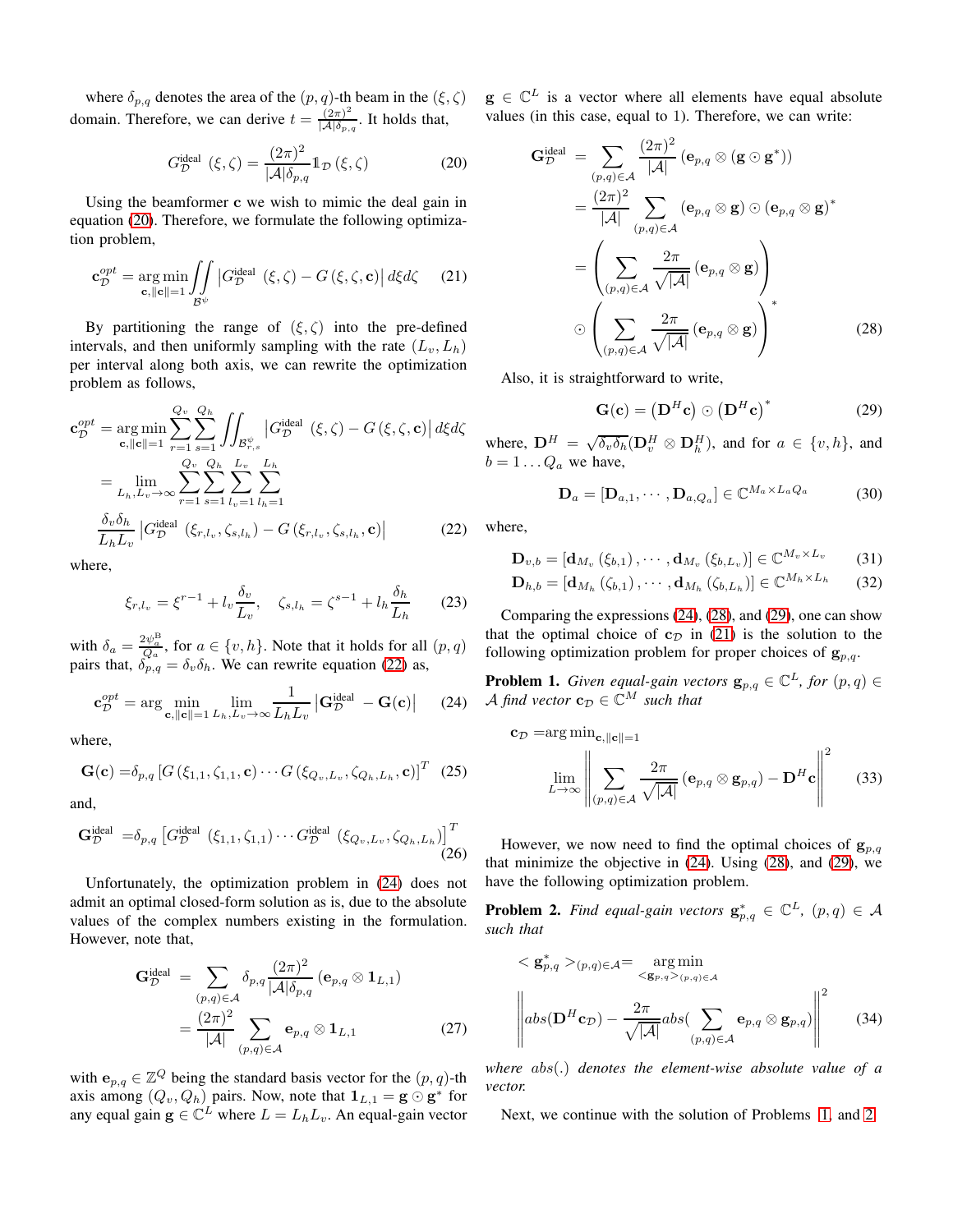#### IV. PROPOSED MULTI-BEAM DESIGN

<span id="page-4-0"></span>Note that the solution to problem [1](#page-3-6) is the limit of the sequence of solutions to a least-square optimization problem as  $L$  goes to infinity. For each  $L$  we find that,

$$
\mathbf{c}_{\mathcal{D}}^{(L)} = \sum_{(p,q)\in\mathcal{A}} \frac{2\pi}{\sqrt{|\mathcal{A}|}} (\mathbf{D}\mathbf{D}^{H})^{-1} \mathbf{D} \left(\mathbf{e}_{p,q} \otimes \mathbf{g}_{p,q}\right) \tag{35}
$$

$$
\mathbf{c}_{\mathcal{D}}^{(L)} = \sum_{(p,q)\in\mathcal{A}} \sigma \mathbf{D}_{p,q} \mathbf{g}_{p,q} \tag{36}
$$

where  $\sigma = \frac{2\pi\sqrt{\delta_v\delta_h}}{LOS}$  $rac{2\pi\sqrt{\delta_v\delta_h}}{LQ\delta_v\delta_h\sqrt{|A|}} = \frac{2\pi}{LQ\sqrt{\delta_v\delta_h|A|}}$ , noting that it holds that,

$$
\mathbf{D}\mathbf{D}^{H} = \delta_{v}\delta_{h}(\mathbf{D}_{v} \otimes \mathbf{D}_{h})(\mathbf{D}_{v}^{H} \otimes \mathbf{D}_{h}^{H}) = \delta_{v}\delta_{h}LQ \qquad (37)
$$

Even though Problem [1](#page-3-6) admits a nice analytical closed form solution, doing so for the Problem [2](#page-3-7) is not a trivial task, especially due to the fact that the objective function is not convex. However, the convexification of the objective problem [\(34\)](#page-3-7) in the form of

$$
\argmin_{\langle \mathbf{g}_{p,q} \rangle_{(p,q)\in\mathcal{A}}} \left\| \mathbf{D}^H \mathbf{c}_{\mathcal{D}} - \frac{2\pi}{\sqrt{|\mathcal{A}|}} \sum_{(p,q)\in\mathcal{A}} \mathbf{e}_{p,q} \otimes \mathbf{g}_{p,q} \right\|^2 \quad (38)
$$

and using  $c<sub>D</sub>$  from [\(36\)](#page-4-2) leads to an effective solution for the original problem. Indeed, it can be verified by solving the optimization problem [\(38\)](#page-4-3) numerically that a close-to-optimal solution admits the following form.

$$
\mathbf{g}_{p,q}^{*} = \left[1, \alpha_v \alpha_h, \cdots, \alpha_v^{(L_v - 1)} \alpha_h^{(L_h - 1)}\right]^T, (p, q) \in \mathcal{A} \quad (39)
$$

for some  $\eta_v$ ,  $\eta_h$  where  $\alpha_a = e^{j(\frac{\eta_a}{L_a})}$ ,  $a \in \{v, h\}$ . In the following, we use the the analytical form [\(39\)](#page-4-4) for  $g_{p,q}^*$  for the rest of our derivations. This solution would not be the optimal solution for the original problem [\(34\)](#page-3-7). However, it provides a near optimal solution with added benefits of allowing to (i) find the limit of the solution as  $L$  goes to infinity, and (ii) express the beamforming vectors in closed form, as it will be revealed in the following discussion. An analytical closed form solution for  $c_{\mathcal{D}}$  can be found as follows. It holds that,

$$
\mathbf{c}_{\mathcal{D}}^{(L)} = \sum_{(p,q)\in\mathcal{A}} \left( \sum_{(l_v,l_h)=(1,1)}^{(L_v,L_h)} \sigma g_{p,q,l_v,l_h} \mathbf{d}_{M_t} \left( \xi_{p,l_v}, \zeta_{q,l_h} \right) \right)
$$

$$
= \sum_{(p,q)\in\mathcal{A}} \left( \sum_{(l_v,l_h)=(1,1)}^{(L_v,L_h)} \sigma g_{q,p,l_v,l_h} \left[ 1, \cdots, e^{j\mu_{p,q,l_v,l_h}^{M_v-1,M_h-1}} \right]^T \right)
$$
(40)

where  $\mu_{p,q,l_v,l_h}^{m_v,m_h} = (m_v \xi_{p,l_v} + m_h \zeta_{q,l_h})$ . We can then write for the  $(m_v, m_h)^{th}$  component of the beamformer  $\mathbf{c}_{\mathcal{D}}$ ,

 $c_{p,q,m_v,m_h}$ 

<span id="page-4-5"></span>
$$
= \lim_{L_h, L_v \to \infty} \frac{1}{L_h L_v} \sum_{(p,q) \in \mathcal{A}} \sum_{(l_h, l_v) = (1,1)}^{(L_h, L_v)} g_{p,q,l_v,l_h} e^{j \mu_{p,q,l_v,l_h}^{M_v - 1, M_h - 1}}
$$
\n(41)

Using equation [\(23\)](#page-3-8), we can rewrite [\(41\)](#page-4-5) as,

$$
c_{p,q,m_v,m_h} = \frac{2\pi}{Q} e^{j\chi_{p-1,q-1}^{m_v,m_h}} \left( \frac{1}{L_v} \lim_{L_v \to \infty} \sum_{l_v=1}^{L_v} e^{j\frac{\eta_v + m_v \delta_v}{L_v} l_v} \right)
$$

$$
\left( \frac{1}{L_h} \lim_{L_h \to \infty} \sum_{l_h=1}^{L_h} e^{j\frac{\eta_h + m_h \delta_h}{L_h} l_h} \right)
$$
(42)

<span id="page-4-2"></span>to get,

$$
c_{\mathcal{D},m_v,m_h} = \sum_{(p,q)\in\mathcal{A}} \frac{2\pi}{Q} e^{j\chi_{p-1,q-1}^{m_v, m_h}} \int_0^1 e^{j\xi_v x} dx \int_0^1 e^{j\xi_h x} dx
$$
  
= 
$$
\sum_{(p,q)\in\mathcal{A}} \frac{2\pi}{Q} e^{j(\zeta_{p-1,q-1}^{m_v, m_h} + \frac{\xi_v + \xi_h}{2})} sinc(\frac{\xi_v}{2\pi}) sinc(\frac{\xi_h}{2\pi})
$$
(43)

with  $\chi_{p,q}^{m_v,m_h} = (m_v \xi^p + m_h \zeta^q)$ , and  $\xi_a = \delta_a m_a + \eta_a$ , for  $a \in \{v, h\}$ . Now that the closed-form expression for  $c_{\mathcal{D}}$ , and therefore,  $\lambda$  is known, the RIS parameters at the antenna placed at location  $(m_v, m_h)$  can be easily computed. More precisely, we get,

$$
\beta_{m_v, m_h} = |\mathbf{c}_{\mathcal{D}, m_v, m_h}| \tag{44}
$$

$$
\theta_{m_v, m_h} = \underline{\mathcal{L}_{\mathcal{D}, m_v, m_h}} + m_v \psi_{v,1} + m_h \psi_{h,1} \tag{45}
$$

<span id="page-4-3"></span>In the case that gain control (attenuation) at the RIS elements is not feasible,  $\beta_{m_v,m_h} = 1$  will be replaced by the derivation for the absolute value of the RIS parameters. Next, we verify the effectiveness of our multi-beamforming design approach by means of numerical experiments.

## V. PERFORMANCE EVALUATION

<span id="page-4-4"></span><span id="page-4-1"></span>In this section, we evaluate the performance of our multibeam design framework. We aim to design a dual-beam which comprises of two lobes with centers at  $(-8\pi/32, -5\pi/32)$ and  $(7\pi/32, \pi/32)$  in the  $(\phi, \theta)$  domain, and with the beamwidth equal to  $\pi/16$ . We divide both the  $\psi_h$ , and the  $\psi_v$  range uniformly into  $Q_h = 16$ , and  $Q_v = 16$  regions resulting in  $Q = 256$  equally-shaped units in  $(\psi_v, \psi_h)$  domain. We cover each desired beam with the smallest number of the designed units to provide uniform gain at the desired angular regions. Figures [3\(](#page-5-16)a)-(c) depict the beam pattern of the dual beam obtained through our design where all angles are measured in radians. Figure  $3(a)$ , shows the heat-map corresponding to the gain of the reflected beam from RIS for the designed dual-beam. The gains are computed in dB. It can be seen that the designed beamformer generates two disjoint beams with an almost uniform gain over the desired ACIs. It is also observed that the beams sharply drop outside the desired ACIs and effectively suppress the gain everywhere outside ACI. In order to quantify the suppression we depict the crosssection of the gain pattern at a fixed elevation angle  $\phi_c$  for two values of  $\phi_c \in \{-8\pi/32, 7\pi/32\}$  located inside the two lobes of the designed dual beam in Figure [3\(](#page-5-16)b). Similarly, Figure [3\(](#page-5-16)c) shows the cross-section of the beam pattern at a fixed azimuth angle  $\theta_c$  for two values of  $\theta_c \in \{-5\pi/32, \pi/32\}.$ Both Figures [3\(](#page-5-16)b) and (c) confirm the sharpness of both lobes of